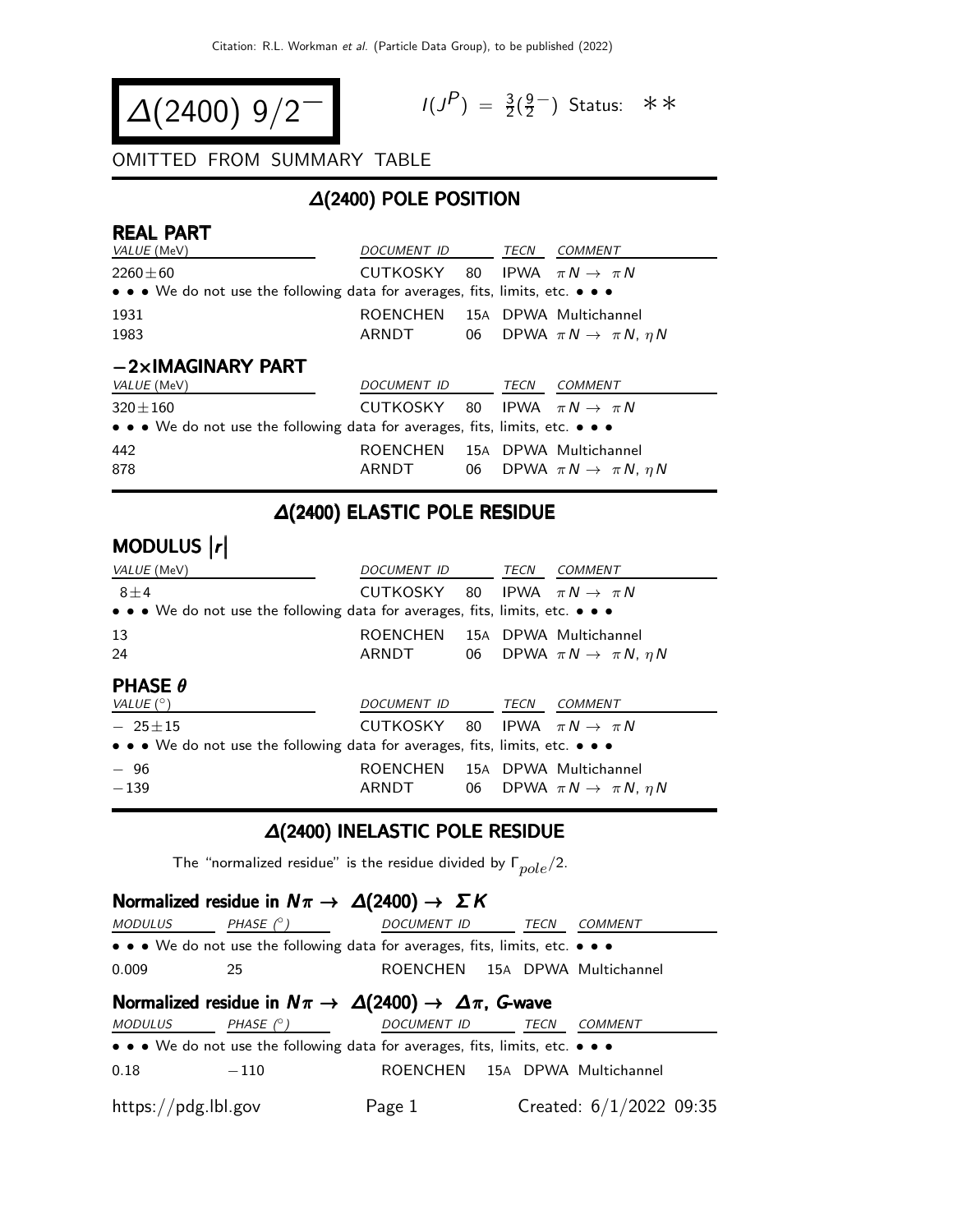Citation: R.L. Workman et al. (Particle Data Group), to be published (2022)

### Normalized residue in  $N\pi \to \Delta(2400) \to \Delta\pi$ , I-wave

| <i>MODULUS</i> | PHASE $(^\circ)$                                                              | <i>DOCUMENT ID</i>             | TECN | <i>COMMENT</i> |
|----------------|-------------------------------------------------------------------------------|--------------------------------|------|----------------|
|                | • • • We do not use the following data for averages, fits, limits, etc. • • • |                                |      |                |
| 0.012          | $-1.0$                                                                        | ROENCHEN 15A DPWA Multichannel |      |                |

#### ∆(2400) BREIT-WIGNER MASS

| <i>VALUE</i> (MeV)                   | <i>DOCUMENT ID</i>                         |  | TECN | <i>COMMENT</i>                               |
|--------------------------------------|--------------------------------------------|--|------|----------------------------------------------|
| $2643 \pm 141$                       | $1$ ARNDT                                  |  |      | 06 DPWA $\pi N \rightarrow \pi N$ , $\eta N$ |
| $2300 \pm 100$                       | CUTKOSKY 80 IPWA $\pi N \rightarrow \pi N$ |  |      |                                              |
| $2468 \pm 50$                        | HOEHLER 79 IPWA $\pi N \rightarrow \pi N$  |  |      |                                              |
| <sup>1</sup> Statistical error only. |                                            |  |      |                                              |

### ∆(2400) BREIT-WIGNER WIDTH

| <i>VALUE</i> (MeV) | <i>DOCUMENT ID</i>                         | TECN | <i>COMMENT</i>                               |
|--------------------|--------------------------------------------|------|----------------------------------------------|
| $895 + 432$        | $^2$ ARNDT                                 |      | 06 DPWA $\pi N \rightarrow \pi N$ , $\eta N$ |
| $330 \pm 100$      | CUTKOSKY 80 IPWA $\pi N \rightarrow \pi N$ |      |                                              |
| 480 $\pm$ 100      | HOEHLER 79 IPWA $\pi N \rightarrow \pi N$  |      |                                              |
| $2 - 1$            |                                            |      |                                              |

2 Statistical error only.

#### ∆(2400) DECAY MODES

|            | Mode   | Fraction $(\Gamma_i/\Gamma)$ |
|------------|--------|------------------------------|
| $\Gamma_1$ | $N\pi$ | $3 - 9\%$                    |

#### ∆(2400) BRANCHING RATIOS

| $\Gamma(N\pi)/\Gamma_{\rm total}$    |                                            |      |                                              | $\Gamma_1/\Gamma$ |
|--------------------------------------|--------------------------------------------|------|----------------------------------------------|-------------------|
| VALUE (%)                            | DOCUMENT ID                                | TECN | <i>COMMENT</i>                               |                   |
| $6.4 \pm 2.2$                        | $3$ ARNDT                                  |      | 06 DPWA $\pi N \rightarrow \pi N$ , $\eta N$ |                   |
| 5 $\pm 2$                            | CUTKOSKY 80 IPWA $\pi N \rightarrow \pi N$ |      |                                              |                   |
| $6 + 3$                              | HOFHI FR                                   |      | 79 IPWA $\pi N \rightarrow \pi N$            |                   |
| <sup>3</sup> Statistical error only. |                                            |      |                                              |                   |

#### ∆(2400) PHOTON DECAY AMPLITUDES AT THE POLE

### $\Delta(2400)$  →  $N_{\gamma}$ , helicity-1/2 amplitude  $A_{1/2}$

| MODULUS (GeV <sup>-1/2</sup> ) PHASE (°)                                      |    | <i>DOCUMENT ID</i>             | TECN | COMMENT |
|-------------------------------------------------------------------------------|----|--------------------------------|------|---------|
| $-0.128 + 0.046$ $118 + 24$<br>$-0.012$ $118 + 24$                            |    | ROENCHEN 14 DPWA               |      |         |
| • • • We do not use the following data for averages, fits, limits, etc. • • • |    |                                |      |         |
| $-0.034$                                                                      | 63 | ROENCHEN 15A DPWA Multichannel |      |         |